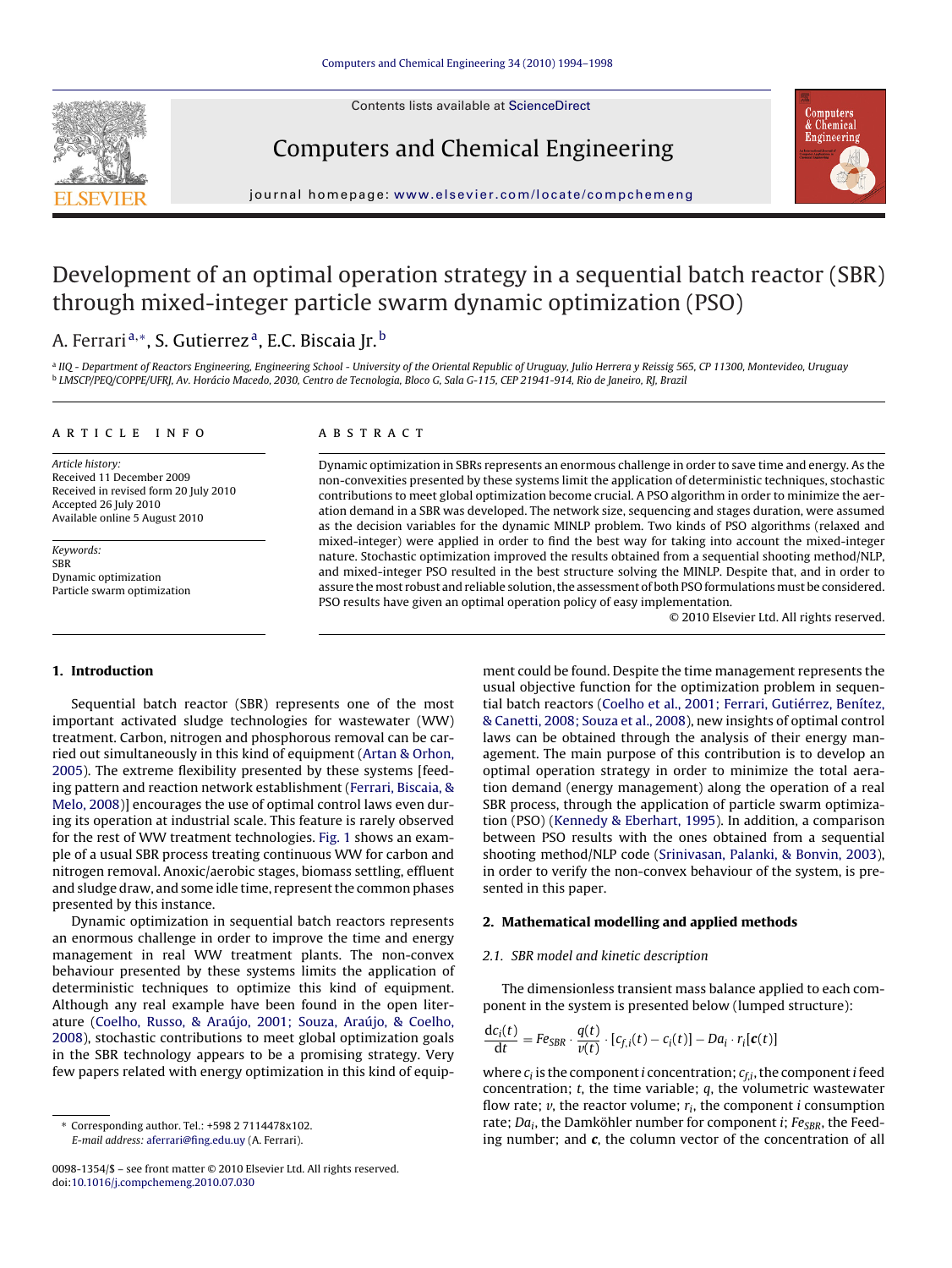<span id="page-1-0"></span>

**Fig. 1.** Intermittent aeration extended filled (IAEF) reactor ([Artan & Orhon, 2005\).](#page--1-0) Stages: O, oxic (aerobic); A, anoxic; S, settling; D, draw; and I, idle.

components. A list of the components considered for this problem is presented in Table 1. The Damköhler and Feeding numbers are defined as follows:

$$
Fe_{SBR} = \frac{T^* \cdot Q^*}{V^*} \quad Da_i = \frac{T^* \cdot r_i^*}{C_i^*}
$$

where  $C_i^*$ ;  $T^*$ ;  $Q^*$ ;  $V^*$ ; and  $r_i^*$  are the reference values kept constant for the component i concentration; the time variable; the volumetric wastewater flow rate; the reactor volume; and the component i consumption rate respectively. The related values for these reference and dimensionless parameters are exposed in Table 1 and more details regarding dimensionless SBR models are presented in [Ferrari, Biscaia, and Melo \(2008\).](#page--1-0)

**Table 1**

Nomenclature description for kinetic expressions and SBR model.

Aerobic/anoxic carbon removal and autotrophic nitrification [\(Benítez et al., 2006\)](#page--1-0) represents the main processes involved in this equipment. Both biomass growth kinetics adopted in this work are in accordance to ASM1 model [\(Orhon & Artan, 1994\)](#page--1-0) and their complete description is presented below.

Anoxic carbon removal (denitrification)

$$
r_{X_{\rm H}} = (\mu_{\rm hN} - \text{kd}_{\rm hN}) \cdot X_{\rm H}
$$
  
\n
$$
r_{S_{\rm C}} = \frac{1}{Y_{\rm hN}} \cdot \mu_{\rm hN} \cdot X_{\rm H}
$$
  
\n
$$
\mu_{\rm hN} = \mu_{\rm hNmax} \cdot \left(\frac{S_{\rm C}}{K_{\rm C1} + S_{\rm C}}\right) \cdot \left(\frac{S_{\rm NO}}{K_{\rm NO} + S_{\rm NO}}\right)
$$

$$
r_{S_{NO}} = \frac{1}{Y_{X/N}} \cdot \mu_{hN} \cdot X_H + kd_{hN} \cdot X_H \cdot f_{N/X} \cdot \left(\frac{S_{NO}}{K_{NO} + S_{NO}}\right)
$$

Aerobic carbon removal

$$
r_{X_{\mathrm{H}}} = (\mu_{\mathrm{h}} - \mathrm{kd}_{\mathrm{h}}) \cdot X_{\mathrm{H}} \quad r_{S_{\mathrm{C}}} = \frac{1}{Y_{\mathrm{H}}} \cdot \mu_{\mathrm{h}} \cdot X_{\mathrm{H}}
$$

$$
\mu_h = \mu_{hmax} \cdot \left(\frac{S_C}{K_{Ch} + S_C}\right) \cdot \left(\frac{S_O}{K_O + S_O}\right)
$$

| Symbol components                      | Name                                                             | Value                    | Dimension                               |
|----------------------------------------|------------------------------------------------------------------|--------------------------|-----------------------------------------|
| $S_{\rm C}$                            | Soluble chemical oxygen demand (COD <sub>Soluble</sub> )         |                          | $g$ COD m <sup>-3</sup>                 |
| $S_{NO}/S_{NH}$                        | Nitrate ( $NO3$ -)/ammonium ( $NH4$ <sup>+</sup> ) concentration |                          | $gN m^{-3}$                             |
| $S_{\rm O}$                            | Dissolved oxygen (DO)                                            |                          | $gO2 m-3$                               |
| $X_{\rm H}/X_{\rm A}$                  | Heterotrophic/autotrophic biomass concentration                  |                          | $gVSS \, m^{-3}$                        |
| Kinetic parameters                     |                                                                  |                          |                                         |
| $\mu_{\text{hmax}}$                    | Maximum specific aerobic growth rate for $X_H$                   | $\mathbf{1}$             | $d^{-1}$                                |
| $\mu_{h}$                              | Specific aerobic growth rate for $X_H$                           |                          | $d^{-1}$                                |
| $K_{\text{Ch}}$                        | Aerobic saturation constant for $S_c$                            | 75                       | $g$ COD m <sup>-3</sup>                 |
| $K_0/K_{Oa}$                           | Saturation constant for $S_0$                                    | $\sim\!0$                | $gO2 m-3$                               |
| $kd_h / kd_a$                          | Aerobic decay coefficient for $X_H/X_A$                          | 0.05/0.025               | $d^{-1}$                                |
| $\mu_{\text{hNmax}}$                   | Maximum specific anoxic growth rate for $X_H$                    | 0.75                     | $d^{-1}$                                |
| $\mu_{hN}$                             | Specific anoxic growth rate for $X_H$                            | $\overline{\phantom{0}}$ | $d^{-1}$                                |
| $K_{C1}$                               | Anoxic saturation constant for $S_c$                             | 75                       | $g$ COD m <sup>-3</sup>                 |
| $K_{NO}$                               | Saturation constant for $S_{NO}$                                 | 15                       | $gNm^{-3}$                              |
| kd <sub>hN</sub>                       | Anoxic decay coefficient for $X_H$                               | 0.05                     | $d^{-1}$                                |
| $\mu_{\text{amax}}$                    | Maximum specific aerobic growth rate for $X_A$                   | 0.5                      | $d^{-1}$                                |
| $\mu_{\rm a}$                          | Specific aerobic growth rate for $X_A$                           |                          | $d^{-1}$                                |
| $K_{\text{NHa}}$                       | Aerobic saturation constant for $S_{NH}$                         | $\mathbf{1}$             | $gNm^{-3}$                              |
| Yield parameters                       |                                                                  |                          |                                         |
| $Y_H$                                  | Aerobic heterotrophic biomass yield coefficient                  | 0.42                     | $gVSS gCOD^{-1}$                        |
| Y <sub>NH</sub>                        | Aerobic autotrophic biomass yield coefficient                    | 0.170                    | $gVSS(gN-NH4+)-1$                       |
| <b>Y<sub>NO</sub></b>                  |                                                                  | 0.174                    | $gVSS(gN-NO3-)-1$                       |
| $Y_{hN}$                               | Anoxic heterotrophic biomass yield coefficient                   | 0.42                     | $gVSS gCOD^{-1}$                        |
| $Y_{X/N}$                              |                                                                  | 1.67                     | $gVSS(gN-NO3-)-1$                       |
| $f_{N/X}$                              | Chemical nitrate demand for $X_H$                                | 0.36                     | $(gN-NO3-)$ gVSS <sup>-1</sup>          |
| Reaction rates                         |                                                                  |                          |                                         |
| $r_{X_H}/r_{X_A}$                      | Growth rate for $X_H/X_A$                                        |                          | $gVSS m^{-3} d^{-1}$                    |
| $r_{S_C}$                              | Removal rate for $S_c$                                           |                          | $g$ COD m <sup>-3</sup> d <sup>-1</sup> |
| $r_{S_{\rm NO}}/r_{S_{\rm NH}}$        | Removal rate for $S_{NO}/S_{NH}$                                 |                          | $gN m^{-3} d^{-1}$                      |
| Reference and dimensionless parameters |                                                                  |                          |                                         |
| $T^*$                                  | Reference time                                                   | 0.458                    | d                                       |
| $Q^*$                                  | Reference volumetric wastewater flow rate                        | 800                      | $m^3 d^{-1}$                            |
| $V^*$                                  | Reference reactor volume                                         | 3400                     | m <sup>3</sup>                          |
| $S_{C}^*$                              | Reference for $S_c$                                              | 2000                     | $g$ COD m <sup>-3</sup>                 |
| $S_{NO}^*/S_{NH}^*$                    | Reference for $S_{NO}/S_{NH}$                                    | 70/140                   | $gN m^{-3}$                             |
| $X_H^*/X_A^*$                          | Reference for $X_H/X_A$                                          | 3000/30                  | $gVSS \, m^{-3}$                        |
| $r_{X_{\rm H}}{^*}/r_{X_{\rm A}}$      | Reference for $r_{X_H}/r_{X_A}$                                  | 2189/6.70                | $gVSS m^{-3} d^{-1}$                    |
| $r_{S_C}$ *                            | Reference for $r_{S_c}$                                          | 5568                     | $g$ COD m <sup>-3</sup> d <sup>-1</sup> |
| $r_{S_{\rm NO}}{^*/}r_{S_{\rm NH}}$    | Reference for $r_{S_{\text{NO}}}/r_{S_{\text{NH}}}$              | 511/306                  | $gN m^{-3} d^{-1}$                      |
| Fe <sub>SBR</sub>                      | Feeding number                                                   | 0.108                    |                                         |
| Da <sub>S<sub>C</sub></sub>            | Damköhler number for $S_c$                                       | 1.28                     |                                         |
| Da <sub>SNO</sub> /Da <sub>SNH</sub>   | Damköhler number for $S_{NO}/S_{NH}$                             | 3.35/1                   |                                         |
| $Da_{X_H}/Da_{X_A}$                    | Damköhler number for $X_H/X_A$                                   | 0.334/0.102              |                                         |